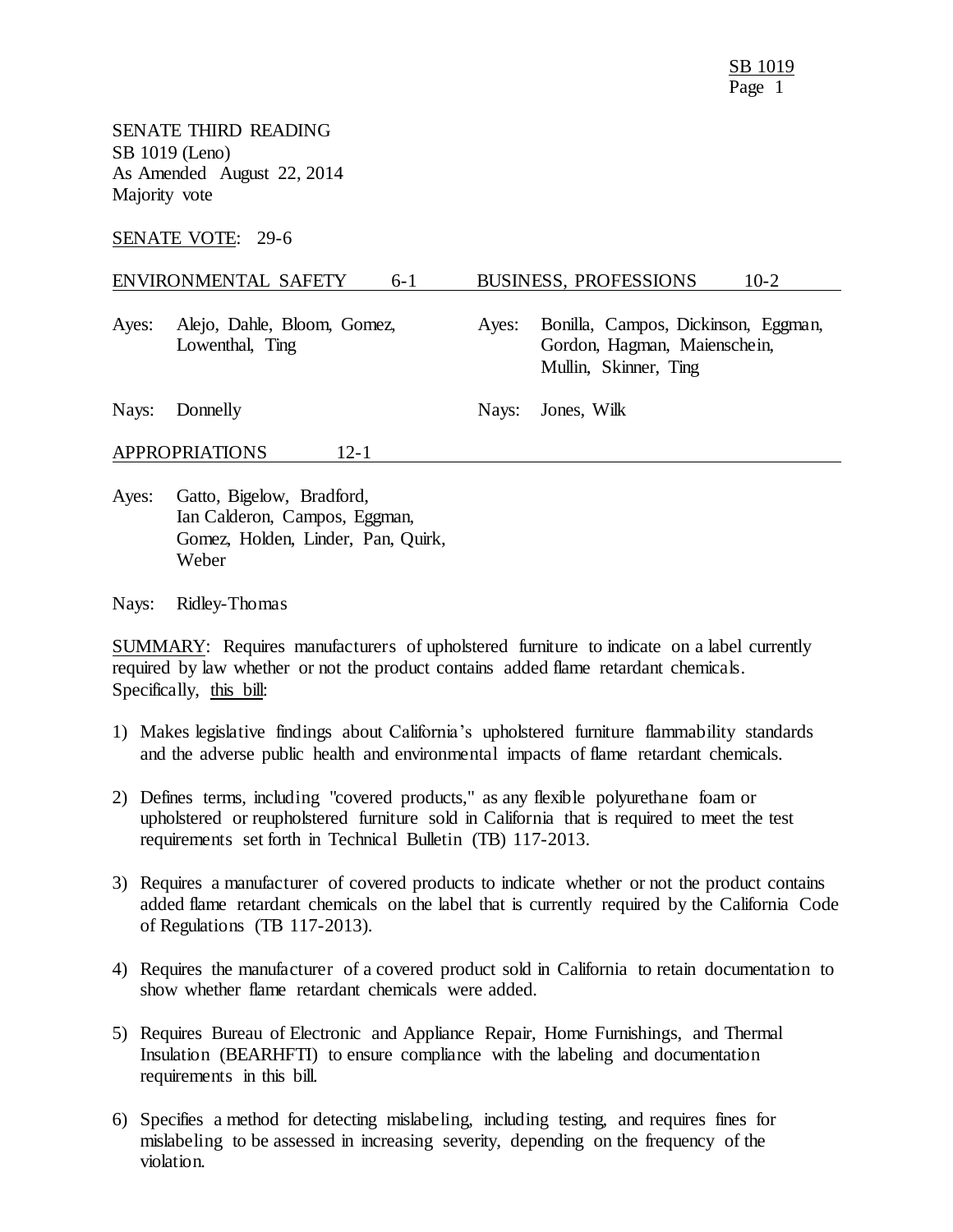7) Requires BEARHFTI to assess specified fines for the failure of the manufacturer of the covered product to maintain or provide upon request specified documentation establishing the accuracy of the flame retardant chemical statement on the required label.

## EXISTING LAW:

- 1) Requires protection of the public to be the highest priority for BEARHFTI in exercising its licensing, regulatory, and disciplinary functions. Requires, whenever the protection of the public is inconsistent with other interests sought to be promoted, the protection of the public to be paramount. (Business and Professions Code (BPC) Section 19004.1)
- 2) Requires all seating furniture sold or offered for sale by an importer, manufacturer, or wholesaler to be fire retardant and to be labeled in a manner specified by BEARHFTI. (BPC Section 19161)
- 3) Requires, pursuant to TB 117-2013, beginning January 1, 2015, all filling materials and cover fabrics contained in upholstered furniture sold in California to meet certain smolder resistant testing standards, and to be labeled as specified. (Article 13, Division 3, Title 4, California Code of Regulations Section 1374)

FISCAL EFFECT: According to the Assembly Appropriations Committee, enactment of this bill could result in ongoing special fund costs to BEARHFTI in the hundreds of thousands of dollars from the Home Furnishing and Thermal Insulation Fund for testing associated with enforcement.

## COMMENTS:

*Need for the bill*: According to the author, "Consumers have the right to know whether the furniture they are buying contains added flame retardants. SB 1019 will provide consumers who are purchasing furniture easily accessible information on whether the product contains added flame retardant chemicals. California's BEARHFTI found that flame retardant chemicals in furniture do not provide a meaningful fire safety benefit. These chemicals are associated with a variety of health concerns. Current labeling law does not provide clear disclosure of the use of these chemicals even though many consumers would like such information… SB 1019 would require upholstered furniture manufacturers to disclose via modifying an existing law product label and specified point-of-sale information as to whether or not the furniture contains added flame retardant chemicals."

*Human health and environmental impacts of flame retardant chemicals*: Many flame retardant chemicals are persistent chemicals that bioaccumulate and biomagnify. Polybrominated diphenyl ethers (PBDEs), the most thoroughly studied of the flame retardant chemicals, have been found in birds, fish, shellfish, amphibians, marine mammals, sewage sludge, sediments, air samples, meats, dairy products, and even vegetables. There has been extensive animal research over the past decade indicating that PBDE exposure can lead to abnormalities in learning, memory, and neurodevelopment, and can lead to hyperactivity, endocrine disruption, and neurotoxic effects. More recent research has shown that PBDE exposure in humans may lead to endocrine disruption, reproductive difficulty, neurodevelopment issues, reduced IQ, and elevated thyroid levels.